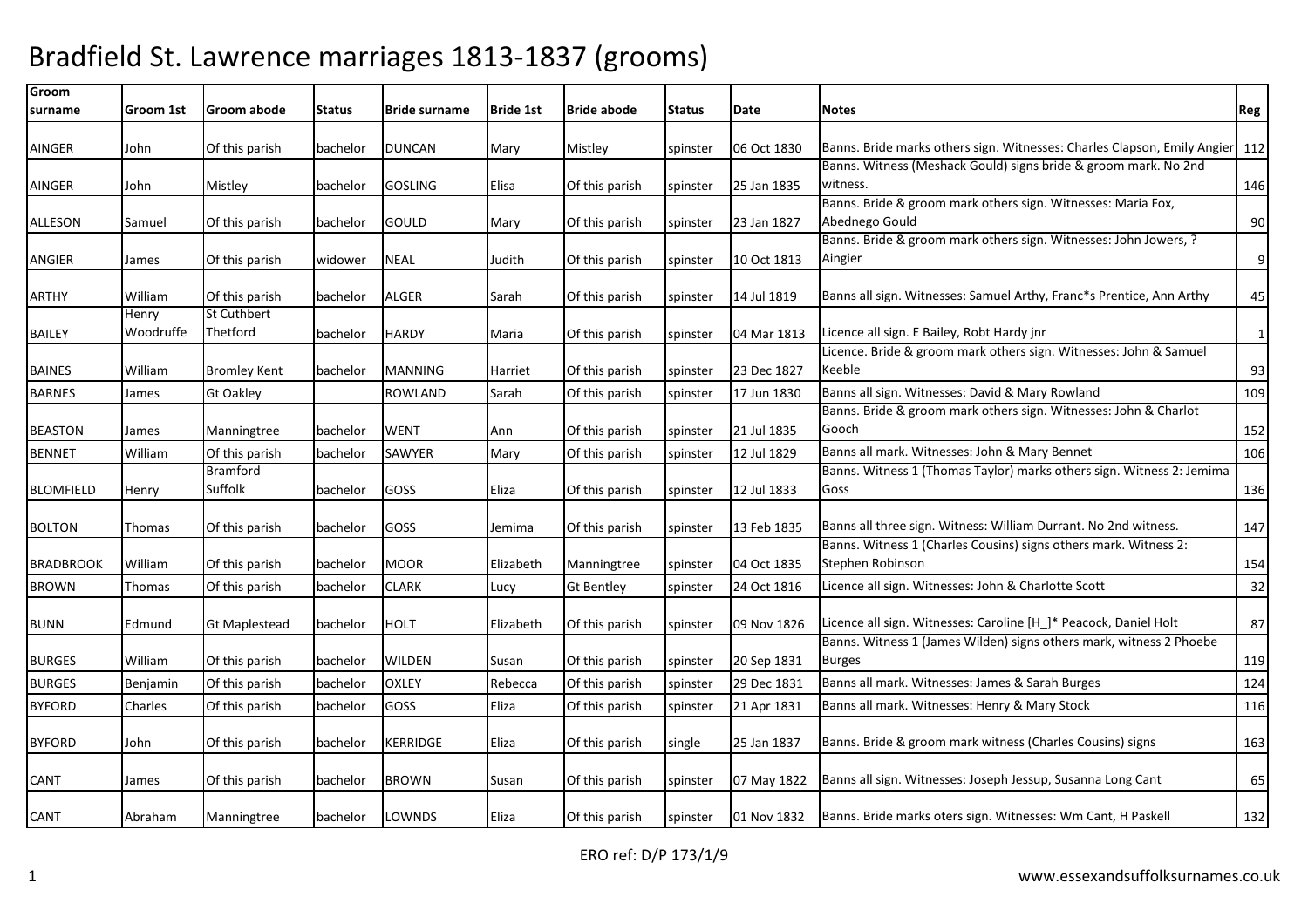| Groom            |            |                |          |                      |                  |                            |               |             |                                                                                                                                         |     |
|------------------|------------|----------------|----------|----------------------|------------------|----------------------------|---------------|-------------|-----------------------------------------------------------------------------------------------------------------------------------------|-----|
| surname          | Groom 1st  | Groom abode    | Status   | <b>Bride surname</b> | <b>Bride 1st</b> | <b>Bride abode</b>         | <b>Status</b> | Date        | Notes                                                                                                                                   | Reg |
|                  |            |                |          |                      |                  |                            |               |             |                                                                                                                                         |     |
| CARRINGTON       | George     | Of this parish | bachelor | LUCAS                | Susanna          | Of this parish             | spinster      | 13 Sep 1825 | Banns. All sign. Witnesses: Benjamin Carrington, Sarah Ann Mon*th                                                                       | 80  |
|                  |            |                |          |                      |                  |                            |               |             | Banns. Witness 1 (Charles Cousins) signs others mark. Witness 2: Samuel                                                                 |     |
| <b>CARTER</b>    | George     | Mistley        | bachelor | <b>ROWLAND</b>       | Ann              | Of this parish             |               | 15 Oct 1824 | Sergeant                                                                                                                                | 76  |
| <b>CLARK</b>     | John       | Of this parish | bachelor | <b>SPARROW</b>       | Martha           | Of this parish             | spinster      | 02 Jun 1828 | Banns. Bride signs others mark. Witnesses: William & Charlotte Clark                                                                    | 98  |
| <b>COCKRELL</b>  | John Roffe | Of this parish |          | <b>HARSENT</b>       | Elizabeth        | Of this parish             |               | 06 May 1817 | Banns all sign. Witnesses: Jacob Frost, Elizabeth Cockrell                                                                              | 36  |
|                  |            |                |          |                      |                  |                            |               |             | Banns. Witness 2 & 3 (Elizabeth Fenn, Charles Cousins) sign others mark.                                                                |     |
| <b>CORNELL</b>   | James      | Of this parish | bachelor | WELLA[MR]            | Mary             | Of this parish             | widow         | 16 Apr 1822 | Witness 1: John Lungley                                                                                                                 | 64  |
| <b>COUSINS</b>   | Charles    | Of this parish | bachelor | <b>POISEY</b>        | Lucy             | Of this parish             | spinster      | 18 Oct 1813 | Banns. Bride marks others sign. Witnesses: John & Sarah Cousins                                                                         | 11  |
|                  |            |                |          |                      |                  |                            |               |             |                                                                                                                                         |     |
|                  |            | St Nicholas    |          |                      |                  |                            |               |             | Licence all sign. Witnesses: Maria Nunn, Catherine Fitch, Mary Ann<br>Ayles, Maria Cox, F. J. Cox, Thos Nunn nr, Jno? G? Nunn, A W* Cox |     |
| <b>COX</b>       | Anthony    | Harwich        | bachelor | <b>NUNN</b>          | Charlotte        | Of this parish             | spinster      | 24 May 1837 | Banns. Groom & bride mark others sign. Witnesses: William Smith, Mary                                                                   | 164 |
| <b>CRACKNELL</b> | John       | Of this parish | bachelor | <b>STEVENSON</b>     | Mary             | Of this parish             | spinster      | 25 Mar 1828 | Cracknell                                                                                                                               | 96  |
| CRACKNELL        | James      | Of this parish | bachelor | <b>FOX</b>           | Lucy             | Of this parish             | spinster      | 04 Aug 1833 | Banns all mark. Witnesses: William Cracknell, Lizzy Fox                                                                                 | 138 |
|                  |            |                |          |                      |                  |                            |               |             | Banns. Witness 2 (Charles Cousins) signs others mark. Witness 1 Daniel                                                                  |     |
| <b>CRISP</b>     | John       | Of this parish | bachelor | <b>STAPLETON</b>     | Sarah            | Of this parish             | spinster      | 28 Jun 1835 | Crisp                                                                                                                                   | 151 |
|                  |            |                |          |                      |                  |                            |               |             | Banns. Bride & groom sign, witnesses mark. Witnesses: Joshua?                                                                           |     |
| <b>CULPECK</b>   | William    | Of this parish | bachelor | <b>HOLDEN</b>        | Ann              | Of this parish             | spinster      | 08 Nov 1816 | Marcham, Sarah King                                                                                                                     | 34  |
|                  | Joseph     |                |          |                      |                  |                            |               |             |                                                                                                                                         |     |
| <b>CUTTING</b>   | William    | Of this parish | widower  | <b>APPLEWHITE</b>    | Sarah            | Of this parish             | spinster      | 03 Nov 1813 | Licence all sign. Witnesses: Abraham Tweed, Ann Sizer                                                                                   | 12  |
| <b>CUTTING</b>   | Thomas     | Of this parish | bachelor | <b>FOX</b>           | Amelia           | Of this parish             | spinster      | 31 Mar 1815 | Banns all mark. Witnesses: Jonathan Porter, Anne Cutting                                                                                | 19  |
| <b>CUTTING</b>   | Abraham    | Of this parish | bachelor | LUCAS                | Elizabeth        | Of this parish             | spinster      | 09 Jan 1816 | Banns all sign. Witnesses: Charles Scrutton, Elizabeth Lucas                                                                            | 23  |
| <b>CUTTING</b>   | Sydney     | Of this parish | bachelor | <b>DALE</b>          | Emma             | Of this parish             | spinster      | 29 Mar 1816 | Banns all sign. Witnesses: William Gooch, Harriet Dale                                                                                  | 25  |
|                  |            |                |          |                      |                  |                            |               |             | Banns. Bride & groom sign others mark. Witnesses: Thomas Cutting,                                                                       |     |
| <b>CUTTING</b>   | James      | Of this parish | bachelor | <b>SERGEANT</b>      | Margaret         | Of this parish             | spinster      | 25 May 1824 | Anne Sergeant                                                                                                                           | 74  |
|                  |            |                |          |                      |                  |                            |               |             |                                                                                                                                         |     |
| <b>DALDY</b>     | Thomas     | Of this parish | bachelor | DANIELL              | Salome           | Of this parish             | spinster      | 26 Mar 1830 | Banns all sign. Witnesses: Robert Starling, Susannah Harriss                                                                            | 108 |
|                  |            |                |          |                      |                  |                            |               |             | Banns. Witness 1 & 2 (May Salmon, Charles Cousins) sign, others mark.                                                                   |     |
| <b>DUBBLE</b>    | Joseph     | Of this parish | bachelor | <b>HOWARD</b>        | Sarah            | Of this parish<br>St Marys | spinster      | 25 Oct 1821 | Witness 3: Henry Howard                                                                                                                 | 55  |
| <b>DURELLY ?</b> | James      | Of this parish | bachelor | <b>ROSS</b>          | Elizabeth        | Colchester                 | spinster      | 14 Jun 1814 | Banns. Bride marks others sign. Witnesses: Henry Stannard, Ann Bacon                                                                    | 15  |
|                  |            |                |          |                      |                  |                            |               |             | Banns. Bride marks others sign. Witnesses: James Fisher, Eliza Ellington                                                                |     |
| <b>FISHER</b>    | Abraham    | Of this parish | bachelor | <b>HOLDEN</b>        | Sarah            | Of this parish             | spinster      | 22 Oct 1828 |                                                                                                                                         | 101 |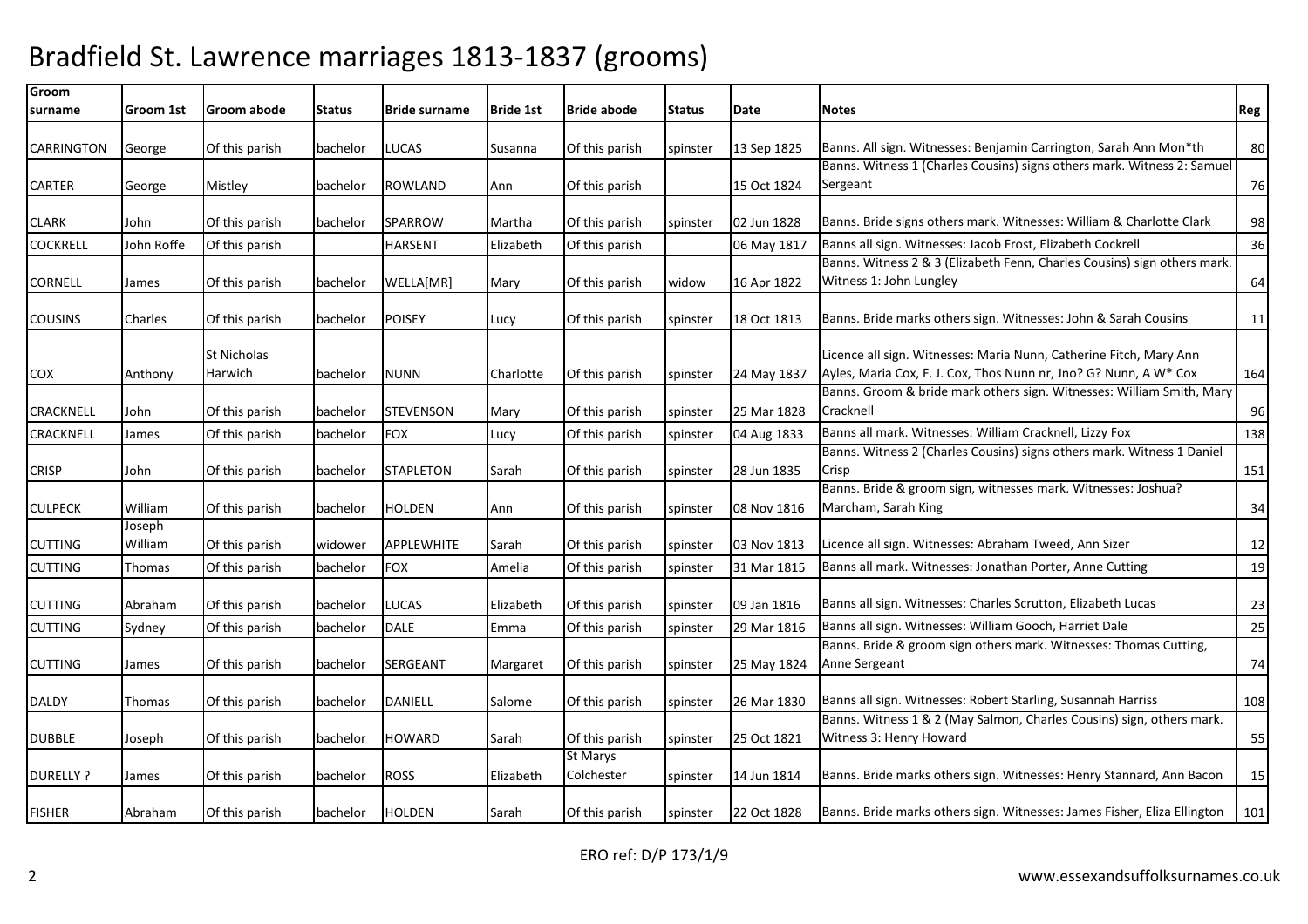| Groom<br>surname | Groom 1st | Groom abode    | <b>Status</b> | <b>Bride surname</b> | <b>Bride 1st</b> | <b>Bride abode</b> | <b>Status</b> | Date        | <b>Notes</b>                                                                                                                                | Reg |
|------------------|-----------|----------------|---------------|----------------------|------------------|--------------------|---------------|-------------|---------------------------------------------------------------------------------------------------------------------------------------------|-----|
|                  |           |                |               |                      |                  |                    |               |             | Banns. Witness 1 (Charles Cousins) signs others mark. Witnesses:                                                                            |     |
| <b>FOX</b>       | John      | Of this parish | widower       | <b>WILSON</b>        | Mary             | Of this parish     | spinster      | 07 Oct 1816 | Rebecca Fox                                                                                                                                 | 27  |
|                  |           |                |               |                      |                  |                    |               |             |                                                                                                                                             |     |
| <b>FRANCIS</b>   | John      | Of this parish | widower       | <b>CHAPLIN</b>       | Sarah            | Of this parish     | spinster      | 06 Feb 1829 | Banns. Groom & Wit.1 (James Francis) sign others mark, Emma Downes                                                                          | 104 |
| <b>GAYMER</b>    | Joseph    | Of this parish | bachelor      | THOMPSON             | Isabella         | Of this parish     | widow         | 05 Oct 1830 | Banns all mark. Witnesses: John Taylor, Eliza Winney                                                                                        | 111 |
|                  |           |                |               |                      |                  |                    |               |             | Banns. Witness 2 (Charles Cousins) signs others mark. Witness 1: John                                                                       |     |
| GILBARD          | Henry     | Of this parish | bachelor      | <b>WALLER</b>        | Martha           | Of this parish     | spinster      | 04 Oct 1835 | Polly                                                                                                                                       | 155 |
|                  |           |                |               |                      |                  |                    |               |             |                                                                                                                                             |     |
| <b>GOOCH</b>     | John      | Of this parish | bachelor      | <b>CLARK</b>         | Martha           | Of this parish     | widow         | 24 Feb 1832 | Banns. Witness 1 (James Mills) marks others sign, Susanna Gooch<br>Banns. Witness 1 (John Gooch) signs others mark. Witness 2: ?            | 127 |
| <b>GOOCH</b>     | Robert    | Of this parish | widower       | <b>CARRINGTON</b>    | Ann              | Of this parish     | spinster      | 14 Jul 1833 | Carrington                                                                                                                                  | 137 |
|                  |           |                |               |                      |                  |                    |               |             | Banns. Bride & groom sign others mark. Witnesses: Joseph & Mary                                                                             |     |
| <b>GOOCH</b>     | John      | Of this parish | widower       | <b>WENT</b>          | Charlotte        | Of this parish     | spinster      | 16 Feb 1835 | Went.                                                                                                                                       | 148 |
|                  |           |                |               |                      |                  |                    |               |             |                                                                                                                                             |     |
| <b>GOODEY</b>    | William   | Of this parish | bachelor      | <b>PEAKE</b>         | Ann              | Of this parish     | spinster      | 06 Feb 1823 | Banns all sign. Witnesses: Joseph Page jnr, William Parmenter                                                                               | 70  |
| GOOLD            | John      | Of this parish | bachelor      | <b>KING</b>          | Mary             | Of this parish     | spinster      | 26 Jul 1813 | Banns all sign. Witnesses: William Daniel, Mary Russell                                                                                     | 6   |
|                  |           |                |               |                      |                  |                    |               |             |                                                                                                                                             |     |
| <b>GOSLING</b>   | John      | Of this parish | widower       | <b>GOSS</b>          | Sarah            |                    | spinster      | 10 Sep 1813 | Banns. Bride & groom mark others sign. Witnesses: R. & Mary Goss                                                                            | 8   |
|                  |           |                |               |                      |                  |                    |               |             | Banns. Witness 1 (William Gould) signs others mark. Witnesses 2: Sarah                                                                      |     |
| <b>GOSLING</b>   | William   | Of this parish | bachelor      | <b>GOULD</b>         | Ann              | Of this parish     | spinster      | 24 Jul 1815 | Gould                                                                                                                                       | 21  |
| GOSS             | Joseph    | Of this parish | bachelor      | <b>KING</b>          | Marianne         | Of this parish     | spinster      | 03 Jun 1814 | Banns. Groom & Wit.1 (David King) sign others mark. Witnesses: Sarah<br>Fenn                                                                | 14  |
|                  |           |                |               |                      |                  |                    |               |             |                                                                                                                                             |     |
| GOSS             | Isaac     | Of this parish | bachelor      | <b>BYFORD</b>        | Fanny            | Of this parish     | spinster      | 16 Aug 1829 | Banns all mark. Witnesses: Mary & William Bennet                                                                                            | 107 |
| GOSS             | Abraham   | Of this parish | bachelor      | <b>WADE</b>          | Eliza            | Of this parish     | spinster      | 05 Dec 1832 | Banns all mark except witness 2. Witnesses: John Ashley, Jemima Goss                                                                        | 133 |
|                  |           |                |               |                      |                  |                    |               |             |                                                                                                                                             |     |
| GOUGE            | Aaron     | Of this parish | widower       | <b>MARKHAM</b>       | Mary             | Of this parish     | spinster      | 21 Mar 1815 | Banns. Witness 1 (Daniel King) signs others mark. Witness 2: Mary Studd                                                                     | 18  |
|                  |           |                |               |                      |                  |                    |               |             | Banns. Bride signs others mark. Witnesses: Shadrac Gould, Susanna                                                                           |     |
| <b>GOUGE</b>     | Robert    | Of this parish | bachelor      | <b>DUNNINGHAM</b>    | Mary             | Of this parish     | spinster      | 17 Sep 1816 | Lucas                                                                                                                                       | 26  |
|                  |           |                |               |                      |                  |                    |               |             | Banns. Witness 1 (William Gould) signs others mark. Witness 2: Sarah                                                                        |     |
| GOULD            | Shadrac   | Of this parish | bachelor      | <b>THOMPSON</b>      | Mary Ann         | Mistley            | spinster      | 22 Oct 1816 | Gould                                                                                                                                       | 30  |
|                  |           |                |               |                      |                  |                    |               |             |                                                                                                                                             |     |
|                  |           |                |               |                      |                  |                    |               |             | Banns. Groom & Wit.1, 2 & 3 (William Gould, Charles Cousins, Joseph<br>Hart) sign others mark. Witnesses 4 & 5: Sarah Gould, Elizabeth Hart | 47  |
| GOULD            | Meshach   | Of this parish | bachelor      | <b>SMITH</b>         | Lucy             | Lt Bromley         | spinster      | 14 Jan 1820 | Banns. Groom & Wit.1 & 2 (Jonathan Carter, Charles Cousins) sign                                                                            |     |
| GREEN            | Charles   | Manningtree    | bachelor      | <b>ROWLING</b>       | Hannah           | Of this parish     | spinster      | 18 Nov 1818 | others mark. Witness 3: Sarah Carter                                                                                                        | 44  |
|                  |           |                |               |                      |                  |                    |               |             |                                                                                                                                             |     |
| GRIGG            | Robert    | Mistley        | bachelor      | <b>LORD</b>          | Mary             | Of this parish     | spinster      | 24 Jul 1822 | Banns all sign. Witnesses: Shadrach Calver, Elizabeth & Ann Lord                                                                            | 66  |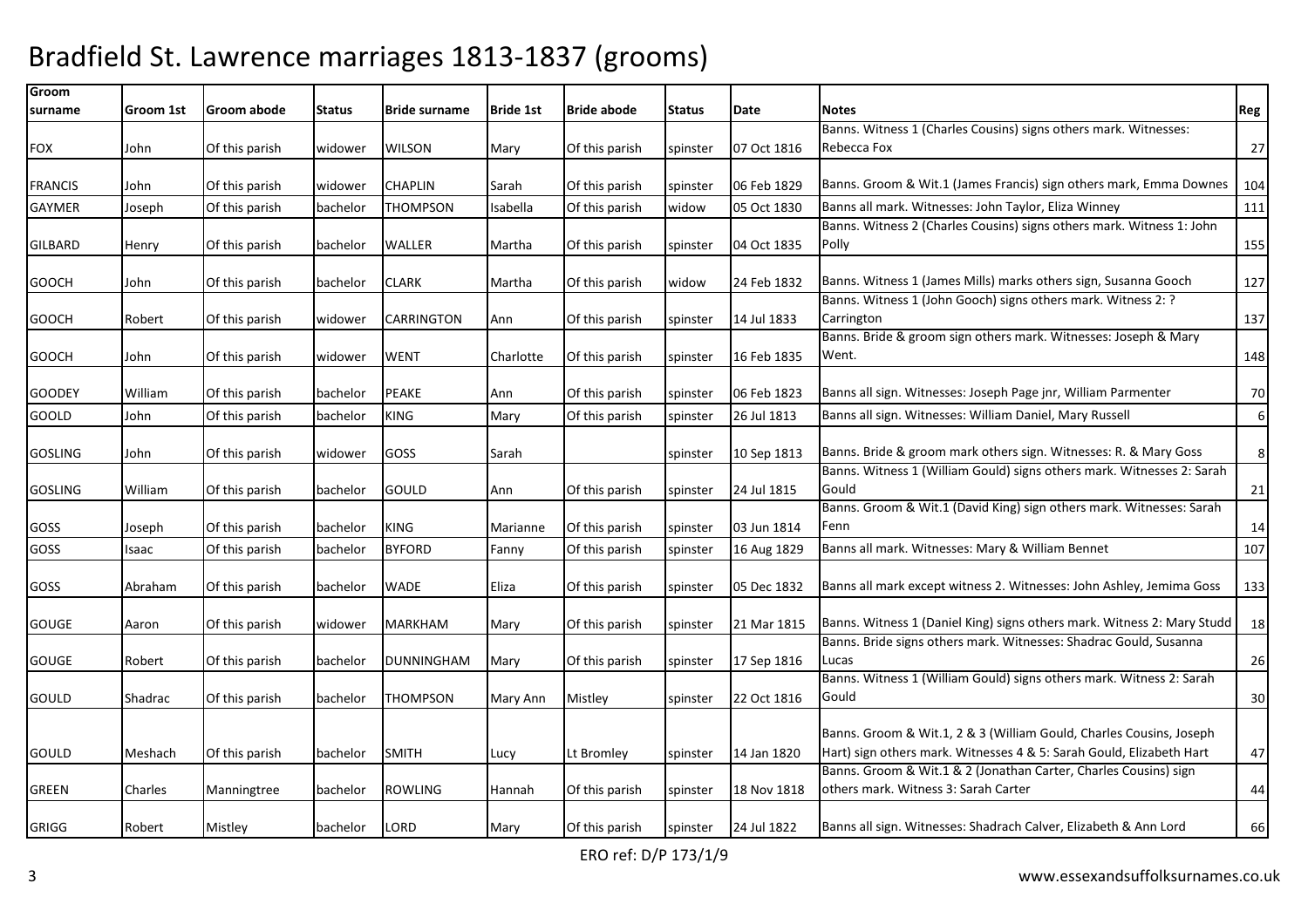| Groom           |           |                |               |                      |                  |                    |               |             |                                                                         |     |
|-----------------|-----------|----------------|---------------|----------------------|------------------|--------------------|---------------|-------------|-------------------------------------------------------------------------|-----|
| surname         | Groom 1st | Groom abode    | <b>Status</b> | <b>Bride surname</b> | <b>Bride 1st</b> | <b>Bride abode</b> | <b>Status</b> | Date        | <b>Notes</b>                                                            | Reg |
| <b>GRIMSEY</b>  | James     | Of this parish | bachelor      | <b>SPINK</b>         | Sarah            | Of this parish     | spinster      | 14 Jan 1837 | Banns all sign. Witnesses: George Cook*, John Spink                     | 162 |
|                 |           |                |               |                      |                  |                    |               |             | Banns. Witness 2 (Charles Cousins) signs others mark. Witness 1: Joseph |     |
| <b>HAMMENT</b>  | Thomas    | Lt Bentley     | bachelor      | SAWYER               | Hannah           | Of this parish     | spinster      | 23 Aug 1822 | Crosby                                                                  | 68  |
| <b>HAMMOND</b>  | Charles   | Of this parish | bachelor      | <b>KING</b>          | Mary             | Of this parish     | spinster      | 01 Dec 1826 | Banns all mark. Witnesses: John & Susan King                            | 89  |
|                 |           |                |               |                      |                  |                    |               |             | Licence all sign. Witnesses: Sarah Cutting, Joseph Cutting Harris, Chas |     |
| <b>HARRIS</b>   | Harman    | Wicks          | bachelor      | <b>CUTTING</b>       | Mary             | Of this parish     | spinster      | 02 Jun 1831 | Pudney                                                                  | 117 |
|                 |           |                |               |                      | Ann              |                    |               |             |                                                                         |     |
|                 |           |                |               |                      | Jemmima          |                    |               |             |                                                                         |     |
| <b>HATHWAY</b>  | Edward    | Of this parish | bachelor      | CARRINGTON           | Kerridge         | Of this parish     | spinster      | 10 Apr 1833 | Banns. Witness 2 (Maria Fox) marks others sign. Witness 1: C J Ray      | 134 |
|                 |           |                |               |                      |                  |                    |               |             | Banns. Groom signs others mark. Witnesses: David King, Sarah Holden     |     |
| <b>HOLDEN</b>   | Leonard   | Of this parish | bachelor      | <b>AINGER</b>        | Judith           | Of this parish     | widow         | 07 Oct 1824 |                                                                         | 75  |
| HOWE            | Thos      | Of this parish | widower       | <b>WILDING</b>       | Heather          | Manningtree        | widow         | 13 Apr 1822 | Licence. Bride marks others sign. Witnesses: Wm Brown, Chas Cousins     | 63  |
|                 |           |                |               |                      |                  |                    |               |             | Banns. Witness 1 (Samuel Paskell) signs others mark. Witness 2:         |     |
| JAMES           | Charles   | Of this parish | widower       | <b>SCOTT</b>         | Lydia            | Of this parish     | spinster      | 19 Feb 1828 | <b>Elizabeth Scott</b>                                                  | 95  |
| JENNINGS        | William   | Of this parish | bachelor      | <b>GOOCH</b>         | Sarah            | Of this parish     | spinster      | 07 Oct 1831 | Banns all mark. Witnesses: Susan & Robert Sawyer                        | 121 |
|                 |           |                |               |                      |                  |                    |               |             | Banns. Bride & groom mark others sign. Witnesses: Charles & Elizabeth   |     |
| <b>JENNINGS</b> | Isaac     | Of this parish | bachelor      | <b>OSBORNE</b>       | Mary             | Of this parish     | spinster      | 25 Jun 1833 | Cousins                                                                 | 135 |
|                 |           |                |               |                      |                  |                    |               |             | Banns all mark (except witness 3 Charles Cousins). Witness 1 & 2:       |     |
| KING            | William   | Of this parish | bachelor      | <b>MORGAN</b>        | Maria            | Of this parish     | spinster      | 05 Jun 1821 | Edward & Susan Morgan                                                   | 53  |
|                 |           |                |               |                      |                  |                    |               |             | Banns. Witness 1 (Samuel Arnold) signs others mark. Witness 2: Mary     |     |
| KING            | William   | Of this parish | widower       | <b>MORRISS</b>       | <b>Frances</b>   | Of this parish     | widow         | 09 Aug 1821 | Pinkeney                                                                | 54  |
|                 |           |                |               |                      |                  |                    |               |             | Banns. Groom & Wit.2 (Charles Cousins) sign others mark. Witness 1:     |     |
| KING            | James     | Of this parish | bachelor      | <b>MORGAN</b>        | Susan            | Of this parish     | spinster      | 11 Apr 1822 | William King                                                            | 61  |
|                 |           |                |               |                      |                  |                    |               |             |                                                                         |     |
| KING            | George    | Of this parish | bachelor      | <b>NEWMAN</b>        | Susan            | Of this parish     | spinster      | 18 Oct 1822 | Banns. Bride marks others sign. Witnesses: Jas Goss, David? King        | 69  |
|                 |           |                |               |                      |                  |                    |               |             | Banns. Bride & groom sign others mark. Witnesses: John Pryor, ? Wade    |     |
| KING            | John      | Of this parish | bachelor      | <b>PRYOR</b>         | Susan            | Of this parish     | spinster      | 24 Feb 1827 | Banns. Bride & Wit.1 (Mary Winney) sign others mark. Witness 2:         | 91  |
| <b>LADBROOK</b> | William   | Of this parish | bachelor      | <b>READ</b>          | Rebecca          | Of this parish     | spinster      | 15 Jun 1832 | <b>Samuel Stock</b>                                                     | 130 |
|                 |           |                |               |                      |                  |                    |               |             |                                                                         |     |
| LAMBERT         | Francis   | Wrabness       | bachelor      | <b>DOUBLE</b>        | Elizabeth        | Of this parish     | spinster      | 23 Oct 1816 | Banns all mark. Witnesses: James Lambert, Mary Ann Joselyn              | 31  |
|                 |           |                |               |                      |                  |                    |               |             | Banns. Witness 2 (Charles Cousins) signs others mark. Witness 1:        |     |
| LANGLEY         | Joseph    | Of this parish | bachelor      | <b>SOUTHGATE</b>     | Charlotte        | Of this parish     | spinster      | 03 May 1820 | <b>Stephen Creasey</b>                                                  | 50  |
|                 |           |                |               |                      |                  |                    |               |             | Banns. Witness 2 (Mary Langley) signs others mark. Witness 1: George    |     |
| LANGLEY         | John      | Of this parish | bachelor      | CARRINGTON           | Mary             | Of this parish     | spinster      | 28 Jul 1830 | Langley                                                                 | 110 |
|                 |           |                |               |                      |                  |                    |               |             |                                                                         |     |
| LAST            | John      | Of this parish | bachelor      | <b>BUCKLE</b>        | Mary             | Of this parish     | spinster      | 15 Feb 1814 | Banns all mark. Witnesses: John Mills, Elizabeth Sheldrake              | 13  |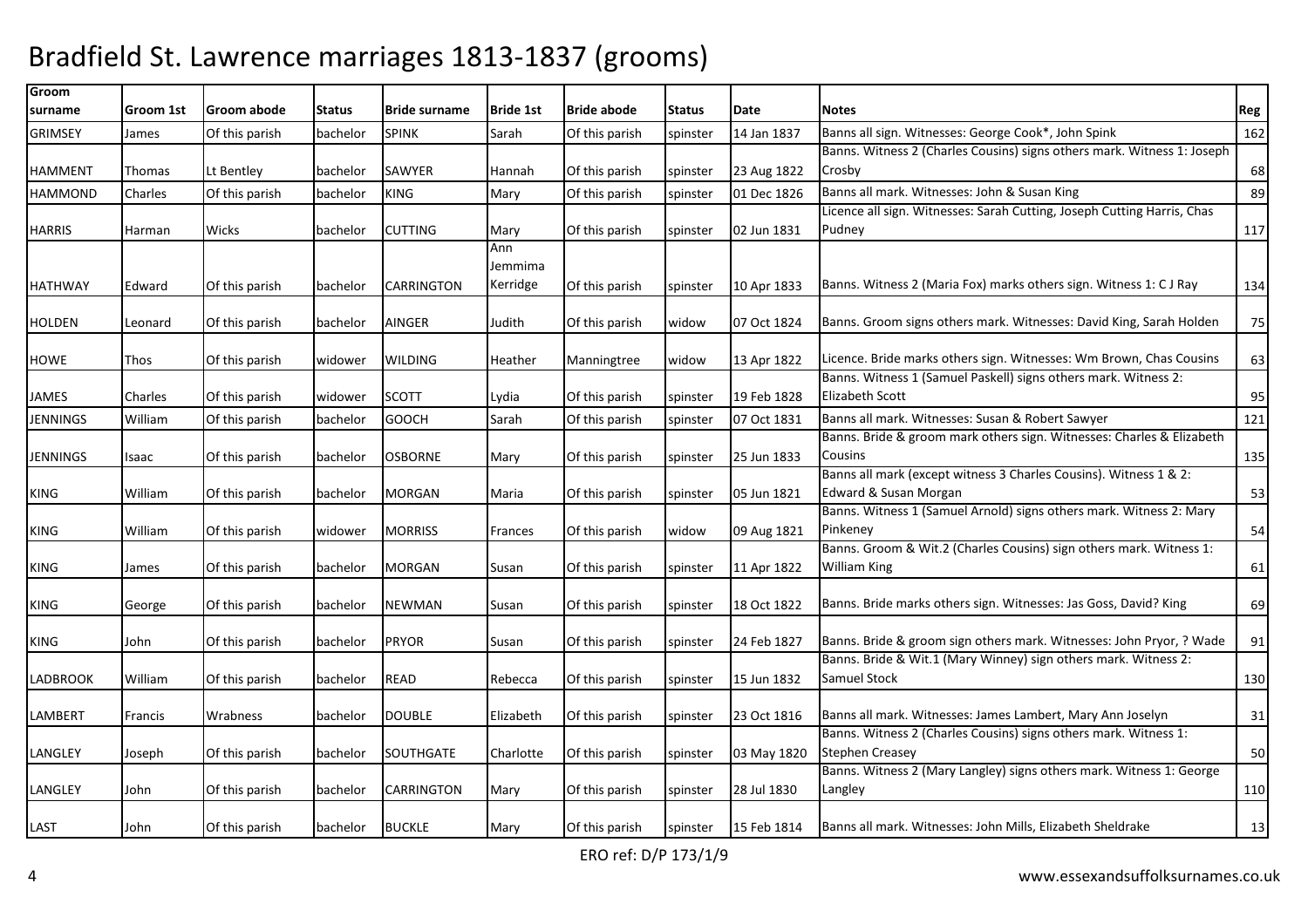| Groom<br>surname        | Groom 1st | Groom abode                         | <b>Status</b>        | <b>IBride surname</b> | <b>Bride 1st</b> | <b>Bride abode</b>               | <b>Status</b>        | Date        | <b>Notes</b>                                                                                                                     | Reg            |
|-------------------------|-----------|-------------------------------------|----------------------|-----------------------|------------------|----------------------------------|----------------------|-------------|----------------------------------------------------------------------------------------------------------------------------------|----------------|
|                         |           |                                     |                      |                       |                  |                                  |                      |             |                                                                                                                                  |                |
| <b>LAWRENCE</b>         | Robert    | Of this parish                      | bachelor             | <b>ROBINSON</b>       | Ann              | Of this parish                   | spinster             | 22 Feb 1829 | Banns all mark. Witnesses: Stephen Robinson, Mary Carrington                                                                     | 105            |
| LONG                    | Charles   | Of this parish                      | bachelor             | SPARROW               | Lucy             | Manningtree                      | spinster             | 22 Nov 1824 | Banns all sign. Witnesses: John Long senr, Charles Cousins                                                                       | 78             |
| LOTT                    | James     | Of this parish                      | bachelor             | <b>FROSTICK</b>       | Sarah            | Of this parish                   | spinster             | 16 Oct 1818 | Banns. Bride signs others mark. Witnesses: Thomas & Elizabeth Lott,<br><b>Charles Cousins</b>                                    | 43             |
| LOTT                    | James     | Of this parish                      | bachelor             | <b>COLE</b>           | Elizabeth        | Of this parish                   | spinster             | 11 Apr 1826 | Banns all mark. Witnesses: Thomas Simons, Mary Lott                                                                              | 84             |
|                         | Edward    | St Mary<br>Whitechapel<br>Middlesex |                      | <b>LUCAS</b>          |                  |                                  |                      | 13 Dec 1817 | Licence with consent of her parents. Bride is a minor. All sign. Witnesses:<br>Elizabeth Tweed, Charles Cousins, Abrm Tweed jnr. | 40             |
| LUCAS<br><b>LUNGLEY</b> | James     | Of this parish                      | bachelor<br>bachelor | <b>PECK</b>           | Mary<br>Mary     | Of this parish<br>Of this parish | spinster<br>spinster | 19 Oct 1826 | Banns all mark. Witnesses: John Lungley, Lucy Peck                                                                               | 86             |
| LUNGLEY                 | Stephen   | Of this parish                      | bachelor             | <b>WADE</b>           | Hannah           | Of this parish                   | spinster             | 05 Jan 1828 | Banns all mark. Witnesses: John Salmon? or Palmer?, Elizabeth Wade                                                               | 94             |
| <b>MARCHANT</b>         | James     | Of this parish                      | bachelor             | <b>BARKER</b>         | Elizabeth        | Of this parish                   | spinster             | 25 Jul 1836 | Banns. Bride marks others sign. Witness: Charles Cousins. No 2nd<br>witness.                                                     | 159            |
| <b>MASON</b>            | James     | Mistley                             | bachelor             | <b>JOHNSON</b>        | Sarah            | Of this parish                   | spinster             | 27 Sep 1825 | Banns all mark. Witnesses: Isaac Johnson, Betsy Garrard                                                                          | 81             |
| <b>MASON</b>            | William   | Of this parish                      | bachelor             | <b>GAYMER</b>         | Sarah            | Of this parish                   | spinster             | 25 Feb 1831 | Banns all mark except witness 3 (Charles Cousins). Witnesses: Thomas<br>Mason, Maria Fox                                         | 115            |
| <b>MASTERSON</b>        | James     | Of this parish                      | bachelor             | <b>WARD</b>           | Mary Ann         | Of this parish                   | spinster             | 18 Mar 1820 | Banns. Witness 1 (Joseph Meacher) signs others mark. Witness 2:<br><b>Thomas Mould</b>                                           | 48             |
| <b>MEACHIN</b>          | Joseph    | Of this parish                      | bachelor             | <b>ROBERTSON</b>      | Phoebe           | Of this parish                   | spinster             | 11 May 1821 | Banns. Groom & witness 3 (Charles Cousins) sign others mark. Witness 1<br>& 2: Jonathan & Mary Ann Meacher                       | 52             |
| <b>MORGAN</b>           | George    | Of this parish                      | bachelor             | SEABORN               | Amy              | Of this parish                   | spinster             | 07 May 1813 | Banns all marked. Witnesses: Robert Goss, Mary Morgan                                                                            | $\overline{4}$ |
| <b>MORSLEY</b>          | James     | Mistley                             | bachelor             | <b>HARWOOD</b>        | Mary             | Of this parish                   | spinster             | 13 Apr 1822 | Banns. Witness 2 (Charles Cousins) signs others mark. Witness 1: Isaac<br>Johnson                                                | 62             |
| <b>MOSELEY</b>          | William   | Of this parish                      | bachelor             | <b>OSBORN</b>         | Mary             | Of this parish                   | spinster             | 24 Jun 1817 | Banns. Bride & groom mark others sign. Witnesses: May Strutt, Charles<br>Cousins                                                 | 37             |
| <b>MUDD</b>             | John      | Of this parish                      | bachelor             | <b>RANSON</b>         | Sarah            | Of this parish                   | spinster             | 06 Sep 1835 | Banns. Bride & Wit.2 (Charles Cousins) sign others mark. Witness 1: John<br>Mudd                                                 | 153            |
| <b>MUNNINGS</b>         | Nathaniel | Brantham<br>Suffolk                 | bachelor             | LOTT                  | Maria            | Of this parish                   | spinster             | 15 Nov 1825 | Licence. Bride & groom mark others sign. Witnesses: J W Cutting, Wm<br>Thorn                                                     | 82             |
| <b>NEWSTEAD</b>         | William   | Of this parish                      | bachelor             | <b>HOWLETT</b>        | Hannah           | Of this parish                   | spinster             | 31 Jan 1826 | Banns all mark. Witnesses: Thomas Toasbell, Mary Lott                                                                            | 83             |
| <b>NUNN</b>             | George    | Of this parish                      | bachelor             | LOTT                  | Elizabeth        | Of this parish                   | spinster             | 29 Oct 1819 | Banns. Bride & groom mark others sign. Witnesses: William Lott,<br>Catherine Pryor, Charles Cousins                              | 46             |
| <b>NUNN</b>             | Thomas    | Of this parish                      | widower              | <b>MAHON</b>          | Sarah            | Of this parish                   | widow                | 09 Dec 1828 | Banns. Bride signs others mark. Witnesses: William & Mary Nunn                                                                   | 102            |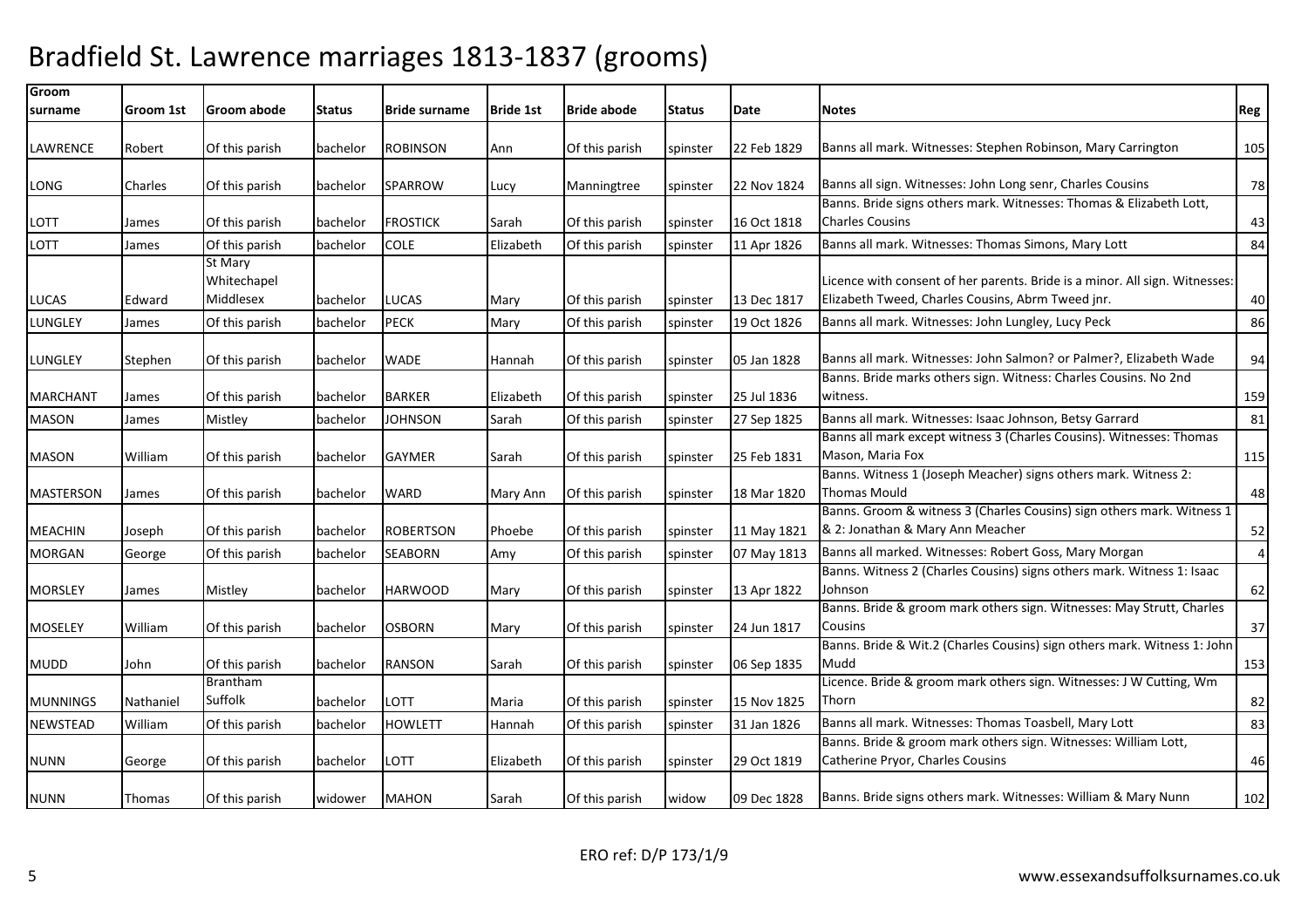| Groom            |           |                |               |                      |                  |                    |          |             |                                                                           |     |
|------------------|-----------|----------------|---------------|----------------------|------------------|--------------------|----------|-------------|---------------------------------------------------------------------------|-----|
| surname          | Groom 1st | Groom abode    | <b>Status</b> | <b>Bride surname</b> | <b>Bride 1st</b> | <b>Bride abode</b> | Status   | Date        | <b>Notes</b>                                                              | Reg |
| <b>NUNN</b>      | Thomas    | Mistley        |               | <b>NUNN</b>          | Maria            | Of this parish     | spinster | 13 Jan 1832 | Licence all sign. Witnesses: Jno Ayles, C. Nunn, C. Nunn, Thos Nunn senr. | 125 |
| <b>OFFORD</b>    | John      | Of this parish | bachelor      | GOULD                | Mahalah          | Of this parish     | spinster | 21 Oct 1831 | Banns all mark. Witnesses: Abraham Offord, Lucy Fox                       | 122 |
|                  |           |                |               |                      |                  |                    |          |             | Banns. Bride & groom mark others sign. Witnesses: George Orford,          |     |
| <b>ORFORD</b>    | Robert    | Of this parish | bachelor      | <b>POLLY</b>         | Eliza            | Of this parish     | spinster | 21 May 1836 | <b>Charles Cousins</b>                                                    | 158 |
|                  |           |                |               |                      |                  |                    |          |             | Banns. Witness 1 & 3 (Mary Gaymer, Charles Cousins) sign others mark,     |     |
| <b>OSBORN</b>    | Thomas    | Of this parish | bachelor      | <b>BURGES</b>        | Sarah            | Of this parish     | spinster | 09 Apr 1822 | witness 2 Wm Osborn                                                       | 58  |
| PAGE             | Joseph    | Manningtree    | bachelor      | <b>PALMER</b>        | Elizabeth        | Of this parish     | spinster | 31 May 1815 | Licence all sign. Witnesses: ? Palmer, B Francis                          | 20  |
|                  |           |                |               |                      |                  |                    |          |             | Banns. Bride marks others sign. Witnesses: Charles Ward, William          |     |
| <b>PEGGS</b>     | George    | Mistley        | bachelor      | <b>CORNELL</b>       | Anne             | Of this parish     | spinster | 02 Aug 1822 | Wymark, John Harsant                                                      | 67  |
|                  |           |                |               |                      |                  |                    |          |             | Note attached to page 15. Banns. Bride marks others sign. Witnesses:      |     |
| <b>PEGGS</b>     | George    | Mistley        | bachelor      | <b>COCKREL ?</b>     | Ann              | Of this parish     |          | 02 Aug 1822 | William Wymark, Charles Ward                                              | 166 |
|                  |           |                |               |                      |                  |                    |          |             | Banns. Witness 1 (John Southgate) signs others mark, Hannah?              |     |
| <b>PENNER</b>    | James     | Of this parish | bachelor      | <b>STAPLETON</b>     | Mary Ann         | Of this parish     | spinster | 12 Nov 1831 | Southgate                                                                 | 123 |
|                  |           | St Nicholas    |               |                      |                  |                    |          |             | Licence. Groom signs others mark. Witnesses John Allen, Elizabeth         |     |
| <b>PERDUE</b>    | Robert    | Harwich        | bachelor      | <b>ALLEN</b>         | Anne             | Of this parish     | spinster | 10 Aug 1815 | Howgego                                                                   | 22  |
|                  |           |                |               |                      |                  |                    |          |             | Banns. Witness 2 & 3 (Mary Gaymer, Charles Cousins) sign others mark.     |     |
| <b>POLLEY</b>    | Jacob     | Of this parish | bachelor      | <b>GAYMER</b>        | Hannah           | Of this parish     | spinster | 09 Apr 1822 | Witness 1: Benjamin Polley                                                | 59  |
|                  |           |                |               |                      |                  |                    |          |             | Banns. Bride & Wit.1 (James Lord) sign others mark. Witness 2: Sarah      |     |
| <b>POLLEY</b>    | Benjamin  | Of this parish | bachelor      | LORD                 | Elizabeth        | Of this parish     | spinster | 05 Nov 1824 | Lord                                                                      | 77  |
| <b>POLLEY</b>    | John      | Of this parish | bachelor      | WELLER               | Mary             | Of this parish     | spinster | 20 Nov 1833 | Banns all mark. Witnesses: William Polley, Mary Lungley                   | 142 |
| <b>POOL</b>      | Abraham   | Of this parish | bachelor      | <b>ASHBY</b>         | Sarah            | Of this parish     | spinster | 06 Jul 1834 | Banns. Bride marks others sign. Witnesses: George & Mary Stevens          | 144 |
| <b>POTTER</b>    | Thomas    | Of this parish | bachelor      | LOTT                 | Mary             | Of this parish     | spinster | 20 Nov 1826 | Banns all mark. Witnesses: James & Elizabeth Lott                         | 88  |
|                  |           |                |               |                      |                  |                    |          |             | Banns. Witness 1 & 3 (Jacob Frost, Charles Cousins) sign others mark.     |     |
| <b>POULTER ?</b> | Robert    | Mistley        |               | GOULD                | Sarah            | Of this parish     | spinster | 24 Dec 1821 | Witness 2: Lyddy Gould                                                    | 56  |
|                  |           |                |               |                      |                  |                    |          |             | Banns. Witness 2 (Charles Cousins) signs others mark. Witness 1: Isaac    |     |
| <b>POWEL</b>     | Robert    | Mistley        | bachelor      | SARGANT              | Mary             | Of this parish     | spinster | 30 Mar 1820 | Powell                                                                    | 49  |
|                  |           |                |               |                      |                  |                    |          |             | Banns. All mark except witness 1. Witnesses: Charles Cousins, Samuel      |     |
| PRYER            | Thomas    | Of this parish | bachelor      | <b>ROUSE</b>         | Eliza            | Of this parish     | spinster | 01 Nov 1835 | Culf                                                                      | 157 |
| <b>PRYOR</b>     | John      | Of this parish | bachelor      | <b>WADE</b>          | Mary             | Of this parish     | spinster | 06 Jul 1828 | Banns all mark. Witnesses: John Taylor, Mary Pryor                        | 99  |
| <b>REASON</b>    | William   | Dedham         | bachelor      | GOOLDE               | Sarah            | Of this parish     | spinster | 11 Oct 1828 | Banns all mark. Witnesses: John Fox, Mahala Goolde                        | 100 |
|                  |           |                |               |                      |                  | St Botolphs        |          |             |                                                                           |     |
| RISBEE           | Daniel    | Of this parish | bachelor      | <b>SOLMES</b>        | Elizabeth        | Colchester         |          | 29 Oct 1816 | Licence all sign. Witnesses: Wm Risbee, Robt Page                         | 33  |
|                  |           |                |               |                      |                  |                    |          |             | Banns. Witness 1 (William Cousins) signs others mark. Witness 2:          |     |
| <b>ROBINSON</b>  | Stephen   | Of this parish | widower       | <b>BRADBROOK</b>     | Mary             | Of this parish     | spinster | 08 Mar 1816 | Elizabeth Robinson                                                        | 24  |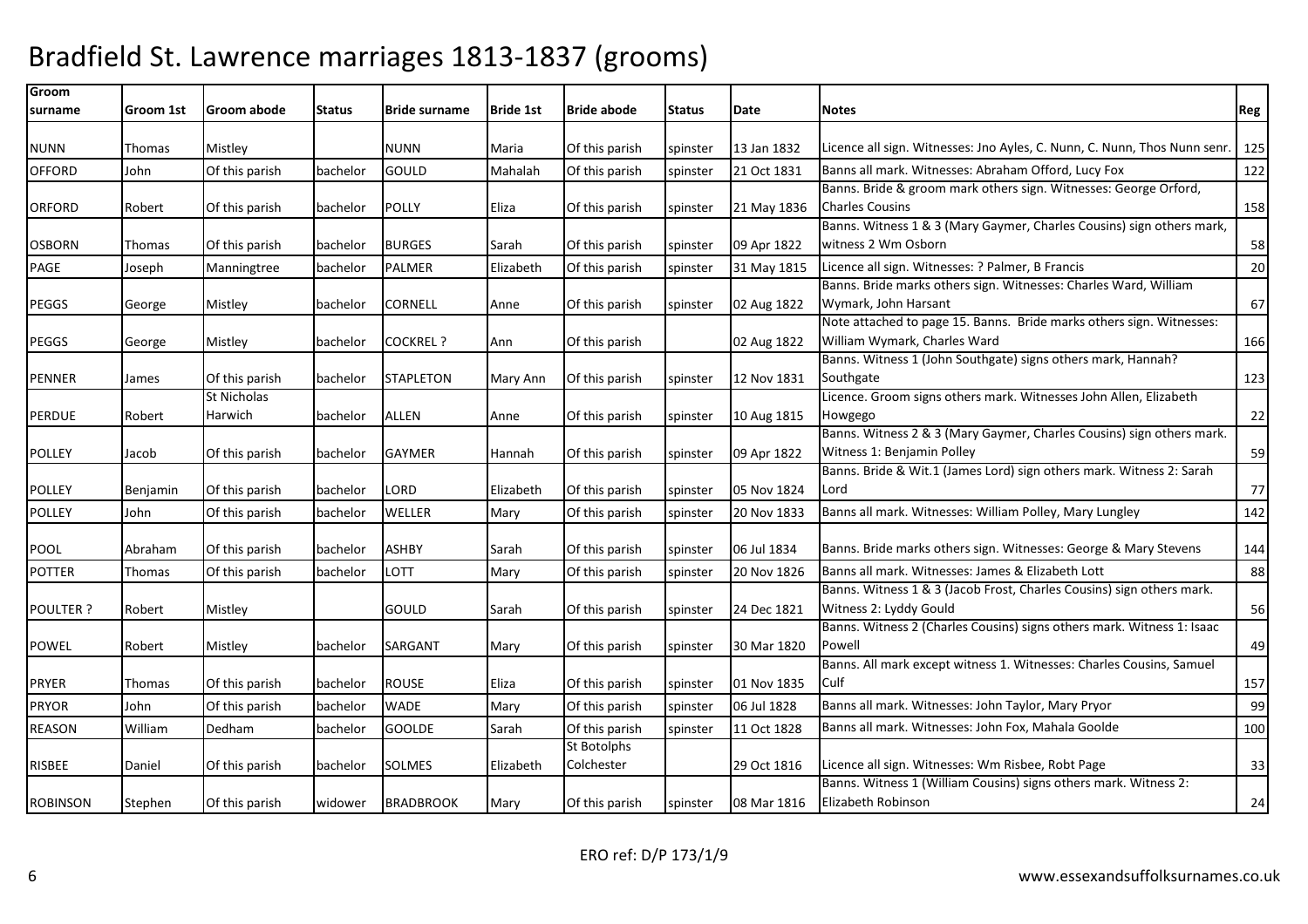| Groom            |           |                |          |                      |                  |                    |               |             |                                                                                                                                          |                |
|------------------|-----------|----------------|----------|----------------------|------------------|--------------------|---------------|-------------|------------------------------------------------------------------------------------------------------------------------------------------|----------------|
| surname          | Groom 1st | Groom abode    | Status   | <b>Bride surname</b> | <b>Bride 1st</b> | <b>Bride abode</b> | <b>Status</b> | Date        | <b>Notes</b>                                                                                                                             | Reg            |
| <b>ROBINSON</b>  | Robert    | Wrabness       | bachelor | <b>ROWLAND</b>       | Ann              | Of this parish     | single        | 08 Jan 1837 | Banns all sign. Witnesses: William Robinson, Charles Cousins                                                                             | 161            |
| <b>ROUS</b>      | Robert    | Of this parish | bachelor | <b>FOX</b>           | Elizabeth        | Of this parish     | spinster      | 24 Oct 1817 | Banns. Witness 2 (Charles Cousins) signs others mark. Witness 1: John<br>Moseley                                                         | 38             |
|                  |           |                |          |                      |                  |                    |               |             | Banns. Groom & Wit.2 (Sarah Rowland) sign others mark. Witness 1:                                                                        |                |
| <b>ROWLAND</b>   | David     | Of this parish | bachelor | <b>SMITH</b>         | Elizabeth        | Of this parish     | spinster      | 24 Jul 1826 | John Wade                                                                                                                                | 85             |
| <b>ROWLAND</b>   | Daniel    | Of this parish | widower  | <b>BROOKS</b>        | Mary             | Of this parish     | widow         | 26 Sep 1831 | Banns. Witness 1 (James Lord) signs others mark. Witness 2 Sarah Lord                                                                    | 120            |
| <b>RUDLAND</b>   | Joseph    | Wix            | bachelor | <b>HARSANT</b>       | Harriet          | Of this parish     | spinster      | 23 Oct 1835 | Banns all sign. Witnesses: John Smith, Mary Rudland                                                                                      | 156            |
|                  |           |                |          |                      |                  |                    |               |             | Banns. Bride & Wit.1 (John Gooch) sign others mark. Witness 2: Ann                                                                       |                |
| RUMBARD          | John      | Of this parish | bachelor | <b>GOOCH</b>         | Susannah         | Of this parish     | spinster      | 12 Jun 1832 | Rambard                                                                                                                                  | 129            |
|                  |           |                |          |                      |                  |                    |               |             | Banns. Bride & groom mark. Witness (Charles Cousins) signs. No 2nd                                                                       |                |
| <b>RYCRAFT</b>   | James     | Of this parish | bachelor | <b>BENNET</b>        | Sarah            | Of this parish     | single        | 12 Sep 1836 | witness.                                                                                                                                 | 160            |
| SARGEANT         | Samuel    | Of this parish | bachelor | <b>BACON</b>         | Mary             | Of this parish     | spinster      | 22 Jul 1831 | Banns all mark. Witesses: James Bacon, Maria Fox                                                                                         | 118            |
| SARGEANT         | Samuel    | Of this parish | widower  | SAWYER               | Harriet          | Of this parish     | widow         | 13 Sep 1832 | Banns all mark. Witnesses: William & Mary Bennet                                                                                         | 131            |
|                  |           |                |          |                      |                  |                    |               |             | Banns all sign except witness 1. Witnesses: Abraham Turner, Chas                                                                         |                |
| SARLARS          | Robert    | Of this parish | bachelor | <b>HART</b>          | Ann              | Of this parish     | spinster      | 13 Jul 1823 | Cousins                                                                                                                                  | 71             |
| SAUNDERS         | William   | Of this parish | bachelor | <b>FOX</b>           | Rebecca          | Of this parish     | spinster      | 19 Oct 1816 | Banns all mark. Witnesses: Elizabeth & Samuel Fox                                                                                        | 28             |
| SAWYER           | Robert    | Of this parish | bachelor | <b>TAYLOR</b>        | Sarah            | Of this parish     | spinster      | 03 May 1832 | Banns all mark. Witnesses: John & Harriet Taylor                                                                                         | 128            |
| SAWYER           | Thomas    | Of this parish | bachelor | <b>KING</b>          | Eliza            | Of this parish     | spinster      | 27 Jul 1834 | Banns all mark. Witnesses: William & Mary Bennet                                                                                         | 145            |
| <b>SCOTT</b>     | Philip    | Mistley        | bachelor | <b>PORTER</b>        | Mary             | Of this parish     | spinster      | 24 Feb 1834 | Banns all sign. Witnesses: Robert Orvis, Eliza Porter                                                                                    | 143            |
| SCOWEN           | William   | Wix            | bachelor | <b>GAYMER</b>        | Sarah            | Of this parish     |               | 23 Apr 1824 | Banns. Bride signs others mark. Witnesses: Waren Biggs, Mary Ward                                                                        | 72             |
| <b>SCRIVENER</b> | Robert    | Of this parish | bachelor | <b>GARRETT</b>       | Charlotte        | Of this parish     | spinster      | 16 Jan 1818 | Licence all sign. Witnesses: Anthony Vince, Charles Cousins                                                                              | 41             |
| <b>SEAGERS</b>   | Edward    | Of this parish | bachelor | <b>AINGER</b>        | Emily            | Of this parish     | spinster      | 09 Feb 1832 | Banns. Groom marks others sign. Witnesses: Robt Tweed, Simon? Angier 126                                                                 |                |
|                  |           |                |          |                      |                  |                    |               |             | They all sign. By licence with consent of bride's guardian, James<br>Robinson. The bride is a minor. Witnesses: James Robertson, Abraham |                |
| <b>SHEAD</b>     | Henry     | Manningtree    | bachelor | <b>ROBINSON</b>      | Elizabeth        | Of this parish     | spinster      | 01 Jun 1813 | Tweed jnr.                                                                                                                               | $\sqrt{5}$     |
| SHERMAN          | John      | Of this parish | widower  | NEVILLE              | Elizabeth        | Of this parish     | spinster      | 02 Aug 1837 | Registrars Certificate. No witnesses                                                                                                     | 165            |
| <b>SHIP</b>      | David     | Of this parish | bachelor | LLOYD                | Mary Ann         | Of this parish     | spinster      | 30 Aug 1833 | Bride marks others sign. Witness: Charles Cousins. No 2nd witness.                                                                       | 139            |
|                  |           |                |          |                      |                  |                    |               |             | Banns. Witness 1 (George King) signs others mark. Witness 2: Susan                                                                       |                |
| SIBBON           | John      | Of this parish | bachelor | KING                 | Sarah            | Of this parish     | spinster      | 19 Feb 1822 | Norman                                                                                                                                   | 57             |
| <b>SIZER</b>     | Thomas    | Of this parish | bachelor | <b>SIZER</b>         | Anne             | Of this parish     | spinster      | 03 Aug 1813 | Licence all sign. Witnesses: John Sizer, Sarah Harris                                                                                    | $\overline{7}$ |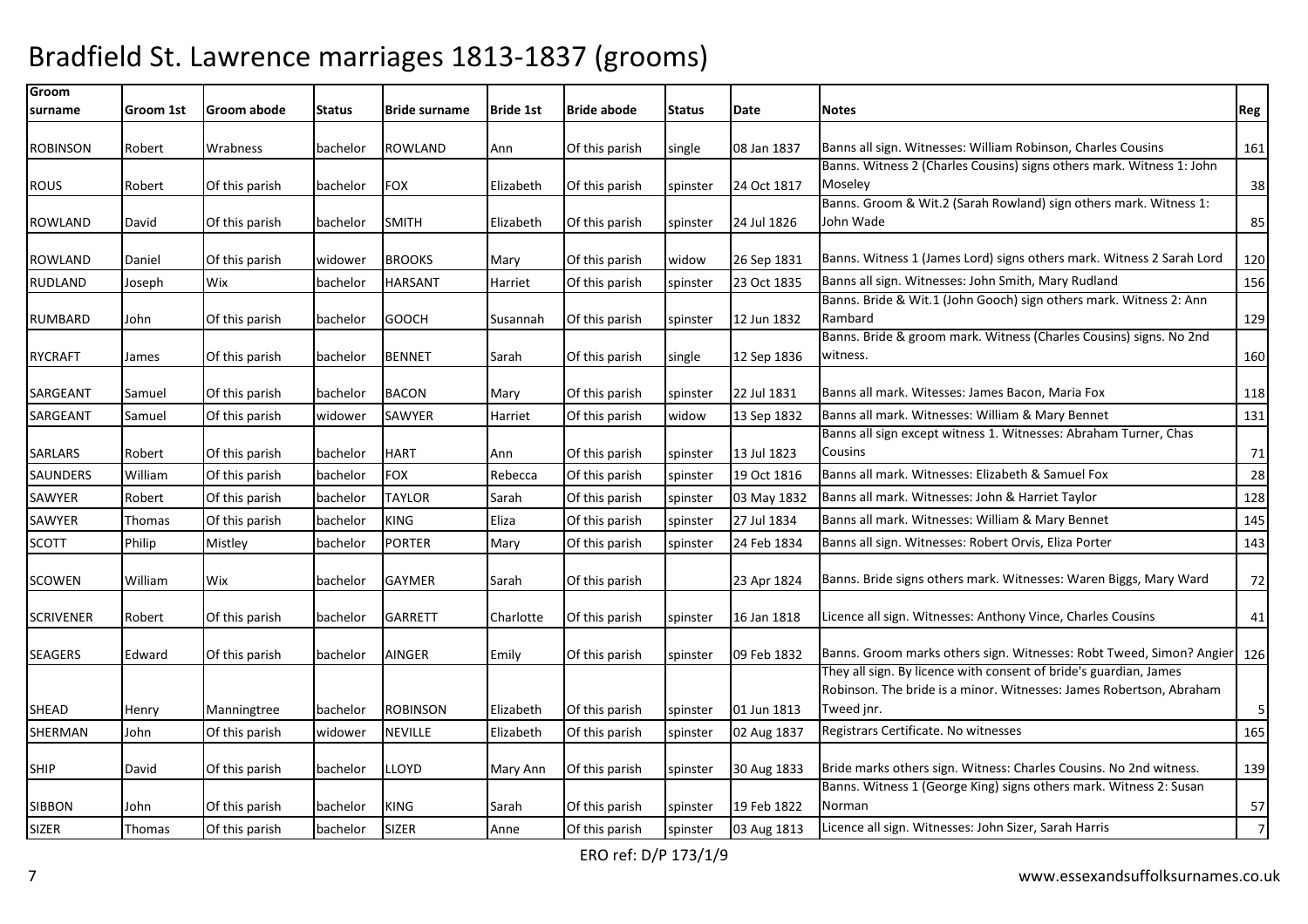| Groom            |           |                |          |                      |                  |                    |               |             |                                                                                                                      |                |
|------------------|-----------|----------------|----------|----------------------|------------------|--------------------|---------------|-------------|----------------------------------------------------------------------------------------------------------------------|----------------|
| surname          | Groom 1st | Groom abode    | Status   | <b>Bride surname</b> | <b>Bride 1st</b> | <b>Bride abode</b> | <b>Status</b> | Date        | <b>Notes</b>                                                                                                         | Reg            |
|                  |           |                |          |                      |                  |                    |               |             | Banns. Witnesses 1, 2 & 3 (Abraham Smith, Lucy Haywood, Charles                                                      |                |
|                  |           |                |          |                      |                  |                    |               |             | Cousins) sign, bride, groom & witnesses 4 & 5 (James Smith, Mary King)                                               |                |
| <b>SMITH</b>     | William   | Of this parish | bachelor | <b>HAWOOD</b>        | Elizabeth        | Of this parish     | spinster      | 07 Nov 1817 | mark.                                                                                                                | 39             |
|                  |           |                |          |                      |                  |                    |               |             | Banns. Witness 2 (Mary Smith) marks others sign. Witness 1: William                                                  |                |
| <b>SMITH</b>     | William   | Of this parish | bachelor | CRACKNELL            | Mary             | Of this parish     | spinster      | 14 Jan 1831 | Wendham                                                                                                              | 114            |
|                  |           |                |          |                      |                  |                    |               |             | Banns. Witness 1 (Charles Cousins) signs others mark. Witnesses: Amelia                                              |                |
| <b>SORREL</b>    | Robert    | Wix            | bachelor | <b>SIBBON</b>        | Jane             | Of this parish     | spinster      | 25 Jan 1815 | Fox<br>Licence. Groom & Wit.1 sign others mark. Witnesses: Charles Cousins,                                          | 16             |
| <b>SPARROW</b>   |           |                |          | GOULD                |                  | Of this parish     |               | 03 Mar 1835 | Shadrach Gould                                                                                                       | 149            |
|                  | Joseph    | Of this parish | widower  |                      | Mary Ann         |                    | spinster      |             |                                                                                                                      |                |
| SPENDLEY         | John      | Of this parish | bachelor | <b>MORGAN</b>        | Elizabeth        | Of this parish     | spinster      | 02 Feb 1815 | Banns all mark. Witnesses: George & Mary Morgan<br>Banns. Witness 1 (John Garrad) signs others mark. Witness 2: Mary | 17             |
| <b>STAPLETON</b> | Thomas    | Of this parish | bachelor | <b>BARKER</b>        | Mary             | Of this parish     |               | 14 Mar 1813 | Bradbroke                                                                                                            | $\overline{2}$ |
|                  |           |                |          |                      |                  |                    | spinster      |             |                                                                                                                      |                |
| <b>STARLING</b>  | Robert    | Wix            | bachelor | <b>DANIELL</b>       | Maria            | Of this parish     | spinster      | 06 Jan 1829 | Banns all sign. Witnesses: John Starling, Susannah Harris                                                            | 103            |
| <b>STOCK</b>     | Samuel    | Of this parish | bachelor | <b>REED</b>          | Anne             | Of this parish     | spinster      | 17 Oct 1827 | Banns all sign. Witnesses: William & Mary Winney                                                                     | 92             |
| <b>STOCK</b>     | Henry     | Of this parish | bachelor | <b>BYFORD</b>        | Mary             | Of this parish     | spinster      | 13 May 1828 | Banns all mark. Witnesses: Thomas Mason, Sarah Gaymer                                                                | 97             |
| <b>THOMPSON</b>  | John      | Mistley        | bachelor | <b>ROWLEN</b>        | Fanny            | Of this parish     | spinster      | 21 Oct 1816 | Banns all mark. Witnesses: John & Hannah Rowlen                                                                      | 29             |
|                  |           |                |          |                      |                  |                    |               |             | Banns. Witness 2 & 3 (William Taylor, Charles Cousins) signs other mark.                                             |                |
| <b>THOMPSON</b>  | William   | Mistley        | bachelor | <b>HOWLETT</b>       | Isabella         | Of this parish     | spinster      | 24 Oct 1820 | Witness 1: John Thompson                                                                                             | 51             |
|                  |           |                |          |                      |                  |                    |               |             |                                                                                                                      |                |
| <b>THOMPSON</b>  | Henry     | Of this parish | bachelor | <b>BARRETT</b>       | Sarah            | Of this parish     | spinster      | 14 May 1824 | Banns. Bride marks others sign. Witnesses: James & Mary Francis                                                      | 73             |
| <b>TORSBALL</b>  |           |                | bachelor | <b>FROSTICK</b>      | Elizabeth        |                    |               | 10 Jun 1825 | Banns all sign. Witnesses: Mary Thompson, Thomas Frostick                                                            | 79             |
|                  | Samuel    | Of this parish |          |                      |                  | Of this parish     | spinster      |             | Banns. Bride & groom mark others sign. Witnesses: Eliza King, Charles                                                |                |
| TOVEL            | John      | Of this parish | bachelor | KING                 | Susannah         | Of this parish     | spinster      | 25 Oct 1833 | Cousins                                                                                                              | 141            |
|                  |           |                |          |                      |                  |                    |               |             |                                                                                                                      |                |
| <b>TWEED</b>     | Abraham   | Of this parish | bachelor | LUCAS                | Elizabeth        | Of this parish     | spinster      | 25 Feb 1817 | Licence all sign. Witnesses: Joseph Wm Cutting, Sarah Angier                                                         | 35             |
|                  |           |                |          |                      |                  |                    |               |             | Banns all sign. Witnesses: John Aingier, John Tweed, Charlotte Ham, Ann                                              |                |
| <b>TWEED</b>     | Robert    | Of this parish | bachelor | <b>AINGER</b>        | Sarah            | Of this parish     | spinster      | 27 Jan 1818 | Sizer                                                                                                                | 42             |
|                  |           |                |          |                      |                  |                    |               |             | Banns. Bride marks others sign. Witnesses: Sarah Pepper, Charles                                                     |                |
| WARD             | William   | Of this parish | bachelor | <b>FOX</b>           | Maria            | Of this parish     | spinster      | 12 Oct 1833 | Cousins                                                                                                              | 140            |
| WELLER           | James     | Of this parish | bachelor | LUNGLEY              | Mary             | Of this parish     | spinster      | 12 Oct 1813 | Banns all mark. Witnesses: George Lungley, Martha Clark                                                              | 10             |
|                  |           |                |          |                      |                  |                    |               |             | Banns. Bride & groom sign others mark. Witnesses: Joseph & Mary                                                      |                |
| <b>WENT</b>      | John      | Of this parish | bachelor | <b>SCOTCHMER</b>     | Mary             | Of this parish     | spinster      | 06 Apr 1813 | Went.                                                                                                                | 3              |
|                  |           |                |          |                      |                  |                    |               |             | Banns. Witness 2 (Charles Cousins) signs others mark. Witness 1: Wm                                                  |                |
| <b>WINNEY</b>    | Abraham   | Of this parish | bachelor | <b>HATT</b>          | Lizzy            | Of this parish     | spinster      | 10 Apr 1822 | Garnet                                                                                                               | 60             |
| <b>WITMORE</b>   | John      | Of this parish | bachelor | <b>SPOONER</b>       | Maria            | Of this parish     | spinster      | 28 Jun 1835 | Banns all sign. Witness: Charles Cousins. No 2nd witness                                                             | 150            |